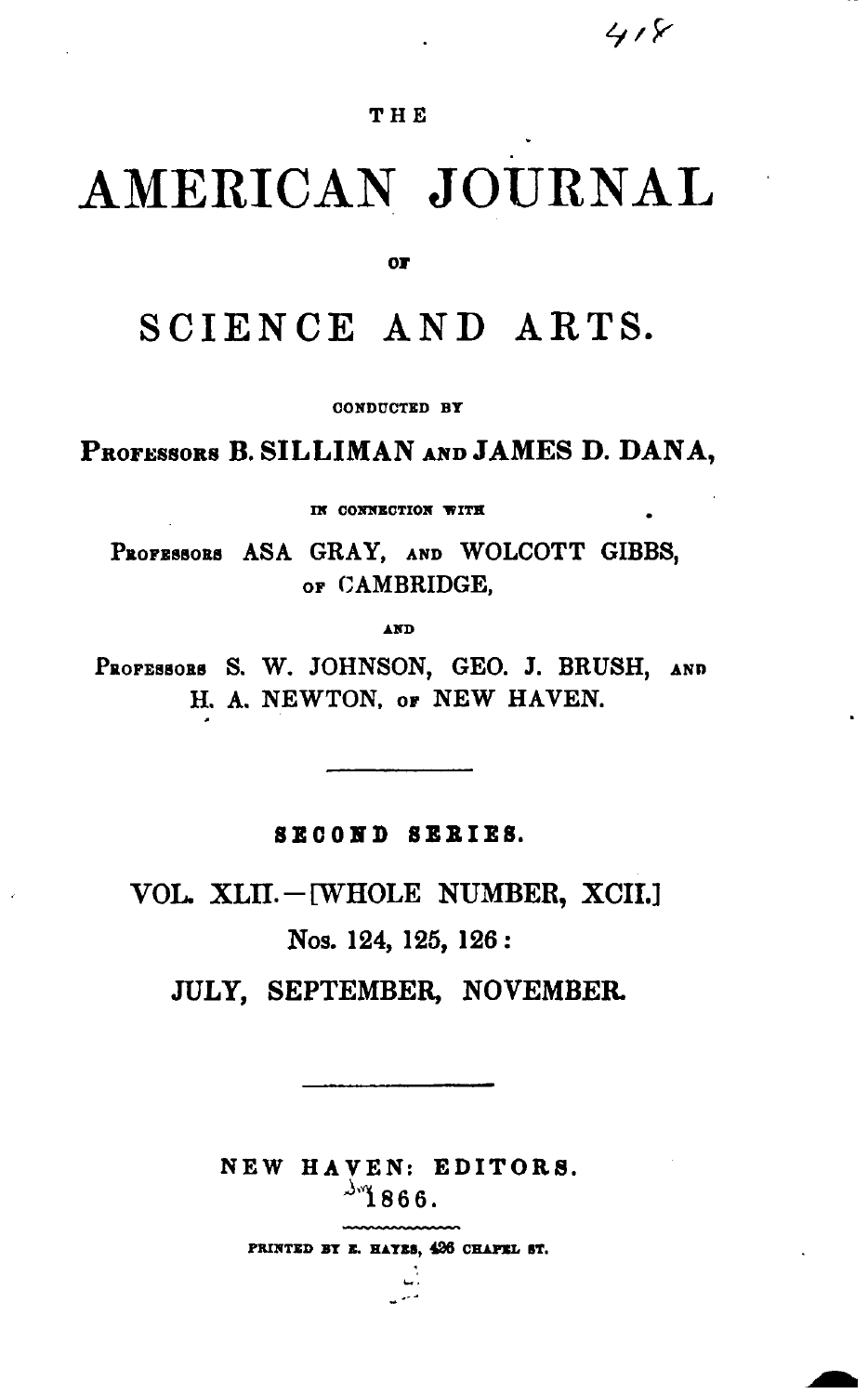#### ART. XI.—On Danalite, a new Mineral Species from the Granite *of &c7cport, Mass.;* by JOSlAH P. COOKE, Jr.

DISSEMINATED through the Rockport granite, which is quarried at the extremity of Cape Ann, Massachusetts, and much used for building in Boston and the vicinity, are occasional grains of a flesh-red mineral somewhat resembling Rhodonite.

The mineral has been at times found in masaes of considerable size, and for a specimen of this sort I am indebted to the kindness of Mr. W. J. Knowlton, of the Lawrence Scientific School.

The characters of the mineral are as follows: Color, fleshred to gray. Streak similar in color to the mineral but lighter. Lustre, vitreo-resinous. Translucent. Fracture subconchoidal uneven. Brittle. Hardness 5.5 to 6. Specific gravity-two determinations-3.427. The exterior portion of the mass showed The exterior portion of the mass showed no indication of crystalline form and there was no distinct cleavage; but on breaking it open a well developed octahedron of the regular system was found in the interior. The angle between the octahedral faces measured with an application goniometer 109° 30'. The edges of the octahedron were replaced by planes of a rhombic dodecahedron, strongly striated parallel to the longer diagonal of the face. The mineral, therefore, crystallizes in the *holohedral* forms of the monometric system.

Before the blowpipe the mineral readily fuses on the edges to a black enamel. Hence its fusibility is about 4 of von Kobell's scale. On charcoal with carbonate of soda it gives a slight coating of oxyd of zinc. In a closed tube it loses color, but gives off no water or any sublimate. It is perfectly decomposed after some time by hydrochloric acid, the silica partly gelatinizing. It is also decomposed by nitric acid; but then the silica separates as a powder. It is partially decomposed by dilute sulphuric acid, and even by acetic acid, sulphid of hydrogen gas

In order to thoroughly decompose the mineral the material was finely pulverized and sealed up with some concentrated acid in a glass flask, which was then exposed for several hours to the heat of a water-bath. When hydrochloric acid was used a slightly greenish solution was obtained, frequently depositing crystals of protochlorid of iron on cooling, but showing no traces of sesquichlorid, and on opening the flask a strong odor of sulphid of hydrogen was observed. When nitric acid was used the flask became filled with nitrous vapors, and both the iron and the sulphur were completely oxydized. A qualitative analysis proved the mineral to be a compound of silica, glucina, protoxyd of iron, oxyd of manganese, and oxyd of zinc, mixed with the sulphids of the last three metals. The presence of AM. JOUR. SCL-SECOND SERIES, VOL. XLII, No. 124.-JULY, 1866.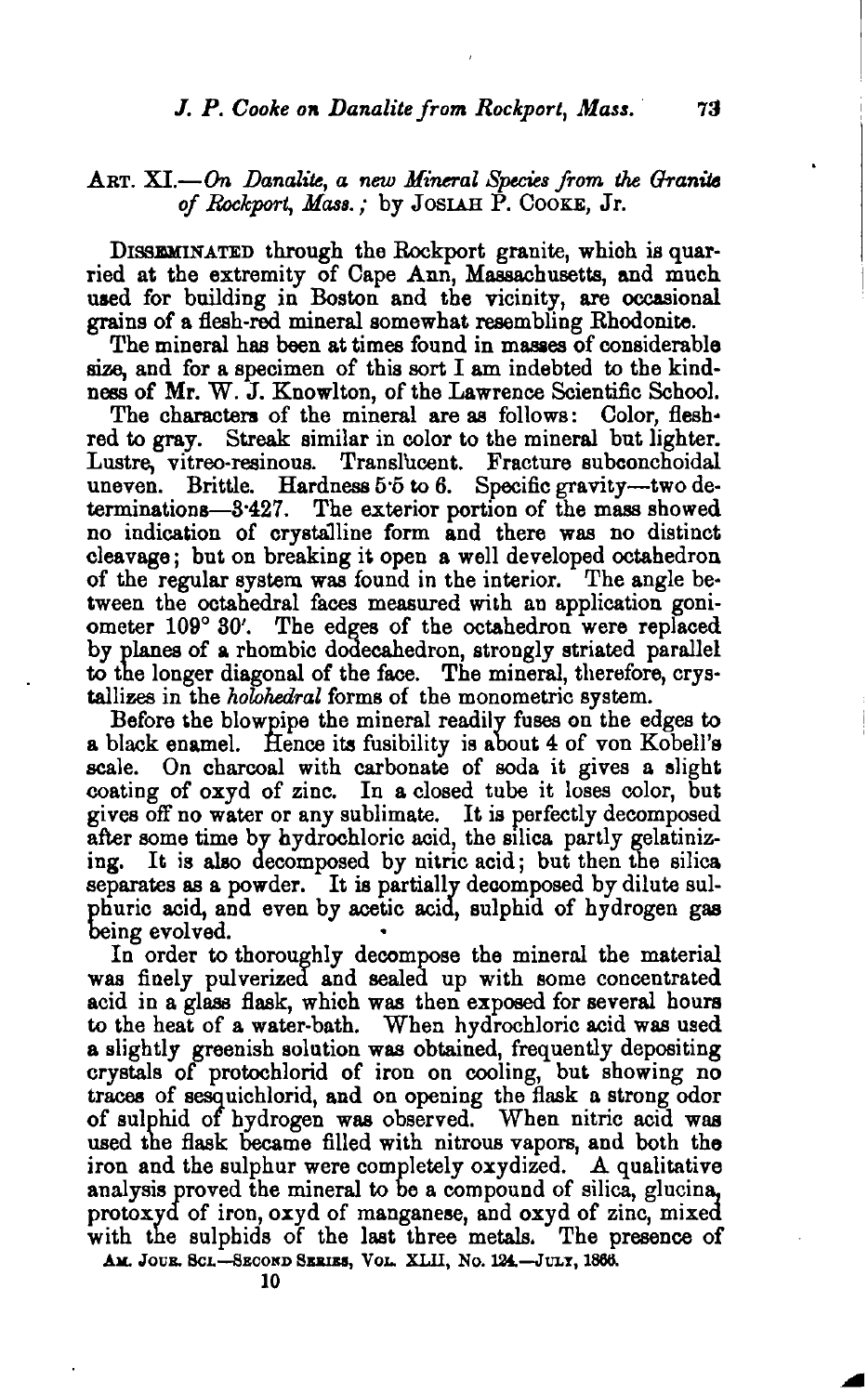alumina could not with certainty be detected by any known tests. The precipitate of glucina perfectly redissolved in an excess of carbonate of ammonia, and no crystals of alum could be obtained from a solution of the sulphate when treated in the usual way with an excess of sulphate of potash, although they were sought for with a microscope.

As the sulphid of hydrogen which is evolved from the metallic sulphids, when the mineral is decomposed by hydrochloric acid in a closed flask, would necessarily reduce all the iron present to the condition of proto-chlorid, the following experiment was made to determine the original condition of the iron in the mineral. It is evident that any such reduction must be attended with the separation of free sulphur, and hence sulphur was sought for in the products remaining in the flask after the decomposition was finished. The sulphid of hydrogen and the greater part of the free hydrochloric acid having been first expelled, the residue was boiled with an excess of concentrated nitric acid, and as no trace of sulphuric acid was found it was concluded that the iron in the mineral, not united with sulphur, was all in the condition of protoxyd. The same experiment also proved that none of the varieties of iron pyrites could be present in the mineral in distinct grains, as was at first suspected; and this conclusion was confirmed by the fact that a powerful magnet failed to attract any portion of the mineral, even when reduced to the finest powder.

In the quantitative analysis no unusual methods were em-<br>ployed. The mineral was decomposed in a sealed flask as The mineral was decomposed in a sealed flask as described above, sometimes by hydrochloric but usually by con· centrated nitric acid. The silica was separated in the ordinary way and its purity tested by hydrofluoric acid, the small amount of residue, which was in some cases obtained, being carefully determined and estimated in calculating the final result. The iron was then precipitated as basic acetate, and this precipitate carried down with it a portion of the glucina. From the filtrate the manganese was separated by bromine, and the zinc was precipitated by sulpbid of hydrogen. The filtrate from the sulphid of zinc was always found to contain the larger part of the glucina, which was precipitated by ammonia. The glucina glucina, which was precipitated by ammonia. thus precipitated was weighed down by itself and the amount added to that subsequently separated from the iron. This last separation was effected by a simple modification of Deville's method which will be described at the end of this article. Lastly, the sulphur, which now remained in solution as sulphuric

<sup>&#</sup>x27; We have never succeeded in precipitating the whole of the glucina as basic acetate, although carefully attending to all the precautions which have been indicated by other analysts. But alumina is perfectly precipitated when the necessary precautions are observed.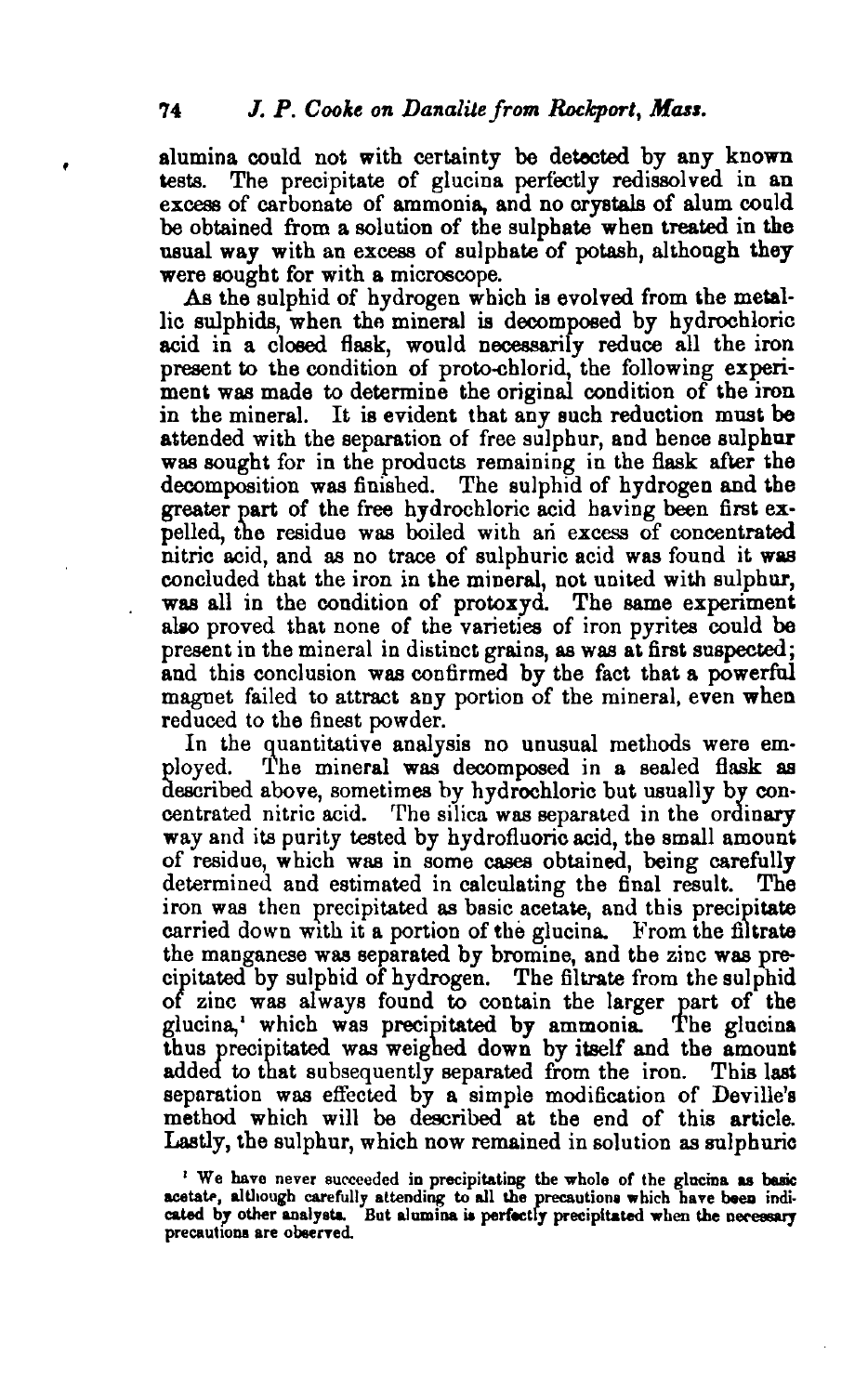acid, was determined as sulphate of baryta in the usual way. The results of my analyses were as follows:

|                                           |                    |                | ı.             | 2.    | 3.        | 4.        | Mean.           |
|-------------------------------------------|--------------------|----------------|----------------|-------|-----------|-----------|-----------------|
| Silica.<br>٠                              | ٠                  |                | 31.74          | 31.54 | 31.96     | 31.69     | 31.73           |
| Protoxyd of iron,                         |                    | ۰              | .              | .     | $25 - 71$ | $29 - 09$ | $27 - 40$       |
| Oxyd of zinc.                             |                    |                | 17.90          | 16.90 | $19-11$   | 16.14     | $17 - 51$       |
| Oxyd of manganese,                        |                    | ٠              | 5.83           | 6.64  | 6-17      | 647       | $6 - 28$        |
| Glucina,<br>۰                             |                    |                | .              | .     | 13.86     | 13.79     | 13.83           |
| Sulphur, -<br>٠                           |                    | ۰              | .              | .     | 593       | $5 - 02$  | 5.48            |
| Oxygen equivalent to per cent of sulphur, | $102 - 74$<br>2.96 | 102.20<br>2.51 | 102-23<br>2.74 |       |           |           |                 |
|                                           |                    |                |                |       | $99 - 78$ | 99.69     | $\sim$<br>99.49 |

For analysis 4 the material used was a portion of the crystal described above. When in mass it had a bright flesh-red color, and even in the powder the color was still quite decided, The material used in analysis 3 was taken from a wholly different portion of the specimen. The red tint was less marked and the color of the powder was decidedly gray. These two portions were selected as presenting the most decided contrasts of color observed. Analyses 1 and 2 were made before the composition of the mineral was correctly known, and the best method of analysis discovered. Hence, only a portion of the bases were accurately determined, and only those results are given which are known to be trustworthy. The material for all the analyses was selected with great care; but that used in 4 being a portion of a crystal from the center of a large mass was unquestionably the most pure.

The most natural theory of the constitution of the mineral, to which the above results and the crystalline form both point, is that the mineral is an isomorphous mixture of a monometric silicate with the simple sulphids of iron, zinc, and perhaps of manganese, all of which affect the same crystalline form. These different sulphids must be present in somewhat varying proportions; for while in 4 the sulphid of iron is evidently in excess, the sulphid of zinc equally predominates in 3, and such a difference is plainly indicated by the difference of color already mentioned. This view is also sustained by the action of different acids on the pulverized mineral. Dilute sulphuric acid attacks the powder even when cold, sulphid of hydrogen being evolved, while iron and zinc in large quantities, with some glucina, enter into solution. Even dilute acetic acid causes an evolution of sulphid of hydrogen dissolving an abundance of iron, but also BOrne glucina. Since now sulphid of zinc is insoluble in acetic acid this last reaction points clearly to the presence of sulphid of iron in the mineral; but at the same time both experiments indicate that the metallic suIphids are so intimately associated with the silicate that the decomposition of the first involves to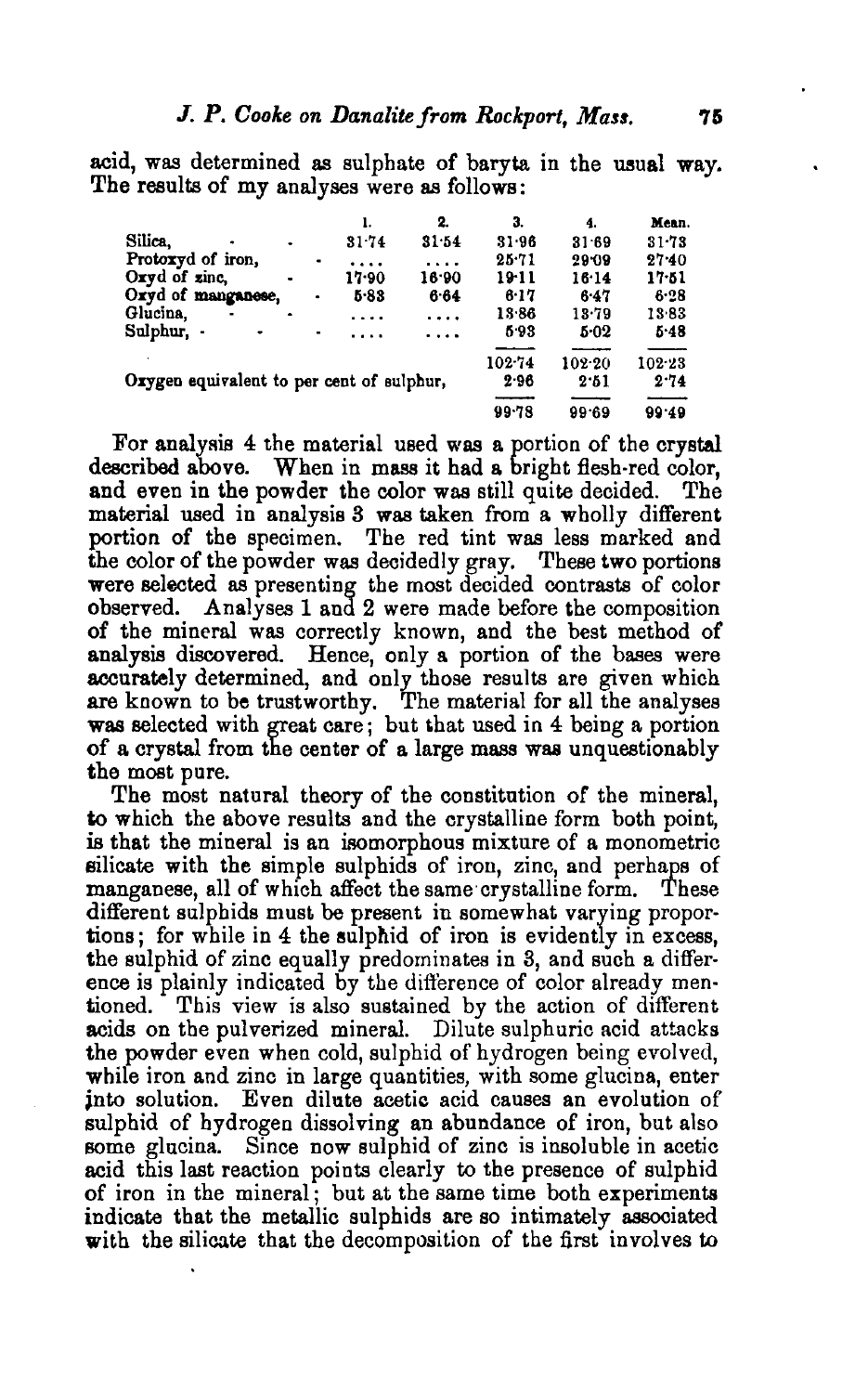a limited extent at least the breaking up of the last. This is what we should naturally expect in an isomorphous mixture, the sulphids not being present in separable grains; but diffused through the mineral in a state of imperfect chemical combination, and thus rendering even a firm silicate exceedingly susceptible of decomposition.

On examining the results of analysis given above it will further appear, in support of the same theory of the constitution of the mineral, that while the proportions of silica, glucina, and even of oxyd of mangsnese, are very constant, the proportions of the oxyds of zinc and iron vary very considerably; these metals, although in the analyses separated and determined as oxyds, being, in fact, combined to a greater or less extent with sulphur in the different portions of the mass examined. If now we calculate on this view the oxygen ratio of the silicate, deducting of course from the sum of the oxygen of the bases, an amount of oxygen equivalent in each case to the per cent of sulphur found, it appears, taking the mean result, that the sum of the oxygen of the bases is to the sum of the  $oxygen$  of the silica as  $16.93:16.81$ , or very nearly as 1:1. Moreover, if we regard glucina as a sesquioxyd base we shall have for the oxygen ratio between protoxyds, sesquioxyds and silica, the pro- portion  $8.22:8.71:16.81$  or very nearly as  $1:1:2$ . Again, the amount of sulphur in the metallic sulphids is very nearly onesixth of the amount of oxygen in the silicate; so that for every twelve equivalents of oxygen in the silicate we have one equivalent of sulphur in the sulphids. Hence we deduce as the general formula of the mineral

 $(\frac{1}{2}R_1, \frac{1}{2}Be)\overline{Si} + \frac{1}{2}RS$  in which  $R = Fe$ . Zn. Mn.

The oxygen ratio of the new mineral is the type ratio of the garnet family, and to this family it undoubtedly belongs. Its mineralogical charaoters would place it intermediate between Willemite and Iron Garnet where by its composition it naturally falls. This relationship appears in the following table; but it is seen much more clearly on comparing the actual specimens:

| Action of hydro-<br>chloric acid. | WILLEMITE.<br>Gelatinizes easily.  | DANALITE.<br>Gelatinizes, but<br>less easily and<br>perfectly. | <b>LEON GARNET.</b><br>Decomposed, but<br>does not<br>gelatinize. |  |  |
|-----------------------------------|------------------------------------|----------------------------------------------------------------|-------------------------------------------------------------------|--|--|
| Before blowpipe,                  | Fuses on edges<br>to white enamel. | Fuses more readily<br>to black enamel.                         | Fuses easily to<br>a bead.                                        |  |  |
| Sp.gr.,                           | $8.89$ to 4.                       | 8.427.                                                         | $3.7$ to $4.2$ .                                                  |  |  |
| Hardness,                         | 5.5                                | $5.5 \text{ to } 6.$                                           | $6.5$ to $7.5$ .                                                  |  |  |
| Luster.                           | Vitreo-resinous.<br>weak.          | ditto.<br>stronger.                                            | ditto.<br>brilliant                                               |  |  |

It is true that Willemite and Garnet belong to different orystalline systems, but the ordinary form of Willemite really ap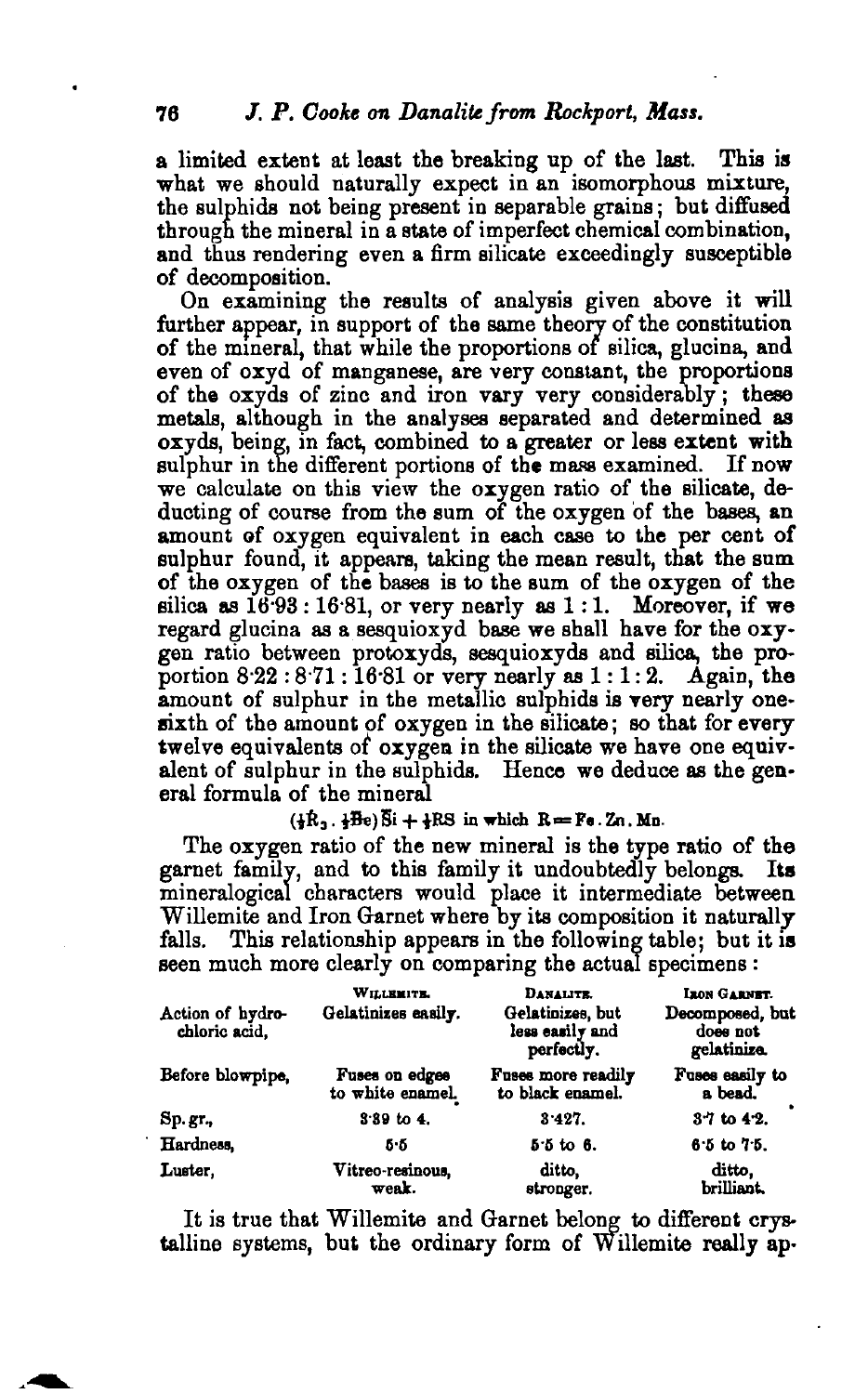proaches very nearly a rhombic dodecahedron, the difference of angle only amounting to 5°, and there is no good reason for attaching a greater significance to this difference of angle between the corresponding forms of allied systems, than is attached to an equal difference between similar forms of the same system. In its peculiar constitution the new mineral is allied to Helvin, although the two species have no outward resemblance. The holohedral character of its crystallization, the very large amount of iron and zinc entering into its composition, its color, luster, hardness, and other physical as well as chemical properties, all distinguish it from Heivin and prove the mineral to be a new species. As such I take great pleasure in giving to it the name of *Danalite,* after Prof. James D. Dana, of New Haven, a name so honorably associated with American mineralogy.

Small fragments of Danalite are not unfrequently met with in the quarries at Rockport, and small grains of it, as I have already said, are quite generally disseminated through the granite ledges which form the extremity of Cape Ann. But large masses of the mineral have not been obtained for some time, the portion of the rock in which they were found having been long since quarried. The mineral was first supposed by the local collectors to be Rhodonite, and under this name good specimens of Danalite may probably be found in some of the collections of the country. Specimens of the mineral have also been found associated with green feldspar at the railroad cut near Gloucester, Mass, The mineral at this locality is more garnet·like in structure, and contains a considerable amount of alumina associated with the glucina. An analysis of a specimen from this locality gave the following results:

| Silica.                   |  |  |  |  |  |  |      | 29.88  |
|---------------------------|--|--|--|--|--|--|------|--------|
| Protoxyd of iron,         |  |  |  |  |  |  |      | 28.13  |
| Oxyd of zinc,             |  |  |  |  |  |  |      | 18.15  |
| Oxyd of manganese,        |  |  |  |  |  |  |      | 5.71   |
| Glucina and alumina,      |  |  |  |  |  |  |      | 14.72  |
| Lime.                     |  |  |  |  |  |  |      | 0.83   |
| Magnesia,                 |  |  |  |  |  |  |      | traces |
| Sulphur, -                |  |  |  |  |  |  |      | 4.82   |
|                           |  |  |  |  |  |  |      | 102.24 |
| Oxygen equiv. to sulphur, |  |  |  |  |  |  | 2.41 |        |
|                           |  |  |  |  |  |  |      | 99.88  |

At Gloucester the Danalite is associated with fluor spar, which  $I$ have never recognized on the specimens from Rockport, although the granite, in which the mineral is imbedded, has at both local· ities a similar character. Danalite is also associated at both localities with two very remarkable varieties of lepidolite mica. These have also been analyzed and an account of the investigation will be given in a future paper.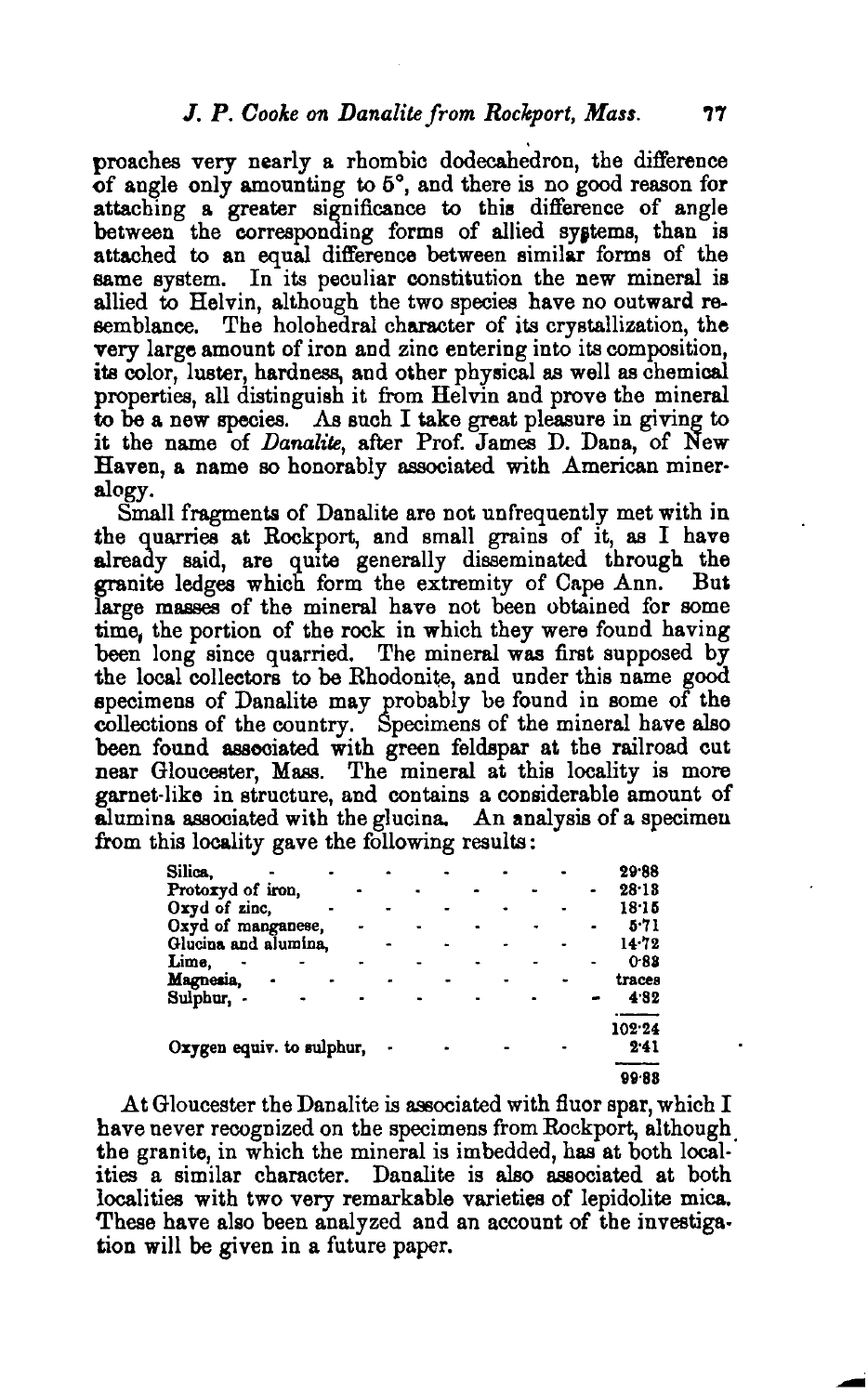*Separation of &8quioxyd of Iron* from *Alumina, Glucina,* and *most* of the rare earths.—The method of Mr. H. Sainte-Claire Deville,' referred to in the above paper, is one of the most accurate processes of analytical chemistry, and would probably have been more generally used had it not been supposed that it required a furnace heat and involved the usual accompaniments of furnace work. The simple modification we have introduced is to substitute a tube of platinum for the tube of porcelain, and a Bunsen's blast lamp for the furnace. We use in the process the condenser of a small platinum still; but a smaller tube about 6" long and  $r_{\pi}$ " in diameter would be better adapted to the purpose, and would serve many other useful ends in the laboratory. In addition to the tube, a small platinum nacelle would be required, as large as the tube will admit and about  $1\frac{1}{4}$ " in length. With such an apparatus the method of conducting the process is as follows: The tube having been mounted horizontally on any convenient stand, one end of it, which is closed by a doubly pierced india rubber cork, is connected on one side with a small hydrogen generator and on the other with a small flask for generating hydrochloric acid gas, To the other end of the tube is fastened by an india rubber connector a small glass adapter, so curved that the end may dip under water. The mixed bases, whose total weight is known, having been placed in the nacelle in a finely pulverized condition, and the nacelle having been introduced into the tube, the heat of a single Bunsen burner is applied, while a gentle current of hydrogen is caused to flow through the apparatus. In the course of half an hour all the oxyd of iron is reduced to the metallic state. The current of hydrogen is then replaced by a much more rapid current of hydrochloric acid gas and the heat of a blast lamp applied. The reduced iron is now rapidly converted into chlorid, which, being volatilized by the heat and carried forward by the current, dissolves in the water. After a few minutes the action ceases, the heat is then withdrawn, and the current of hydrochloric acid gas being again replaced by a current of hydrogen, the apparatus is 'allowed to cool. The alumina, or whatever earth may be present, is left behind in the nacelle in a perfectly pure condition and can be at once weighed, while the weight of sea· quioxyd of iron is known from the loss. If the product is not perfectly white the nacelle should be returned to the tube and the process repeated. The result can be controlled by also weighing the nacelle after the reduction of the iron, but it is not safe to estimate the amount of iron solely from the 1088 of weight at this time, since a very small error in this determination would cause an important error in the calculated amount

<sup>1</sup> Annales de Chimie et de Physique, Tome xxxviii.